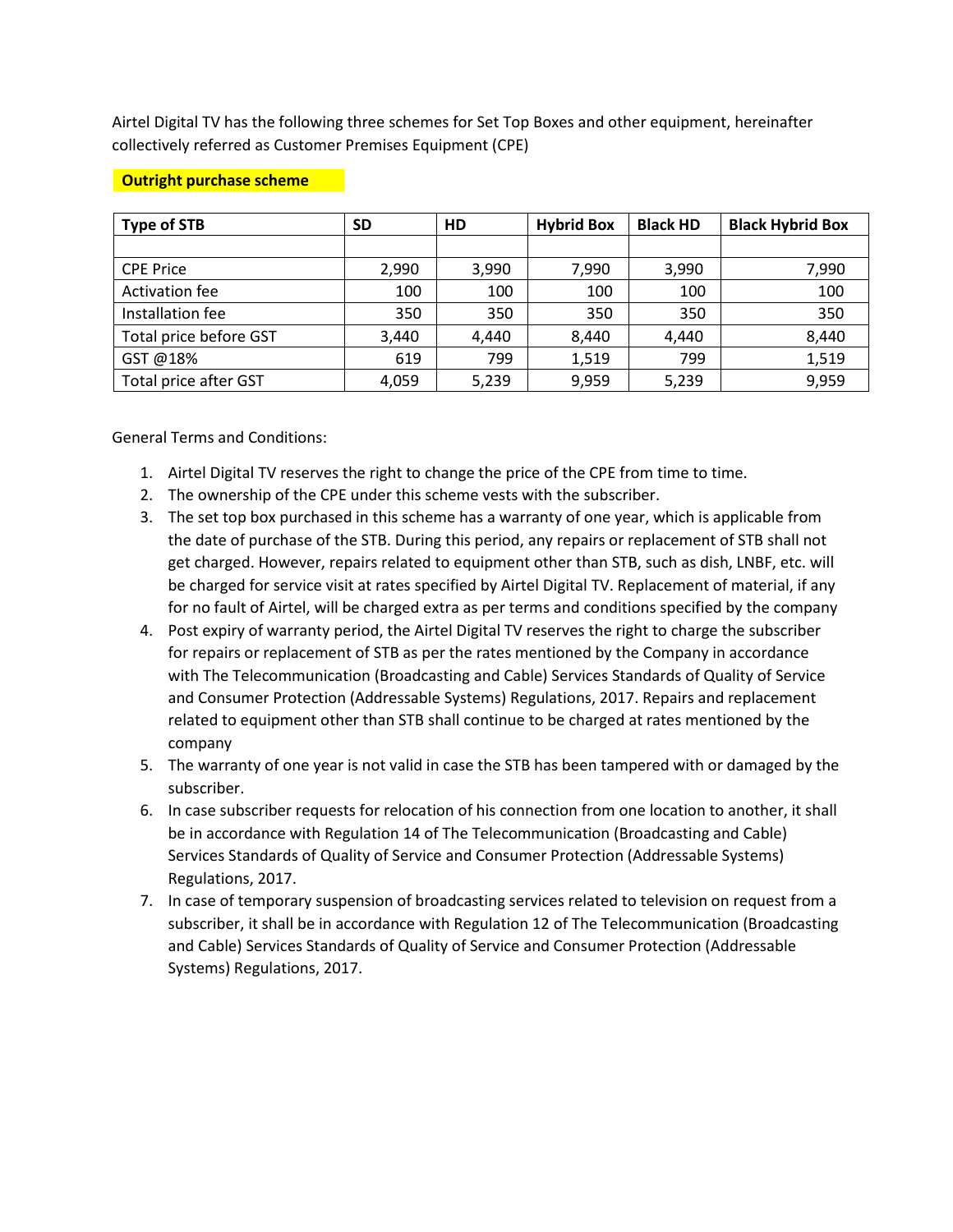#### **Rental scheme**

#### **Non South**

| <b>Type of STB</b>           | <b>SD</b> | <b>HD</b> | <b>Hybrid Box</b> | <b>Black HD</b> | <b>Black Hybrid Box</b> |
|------------------------------|-----------|-----------|-------------------|-----------------|-------------------------|
|                              |           |           |                   |                 |                         |
| <b>CPE Rental</b>            | 779       | 948       | 1,245             | 948             | 1,245                   |
| <b>Activation fee</b>        | 100       | 100       | 100               | 100             | 100                     |
| Installation fee             | 350       | 350       | 350               | 350             | 350                     |
| Total price before GST       | 1,229     | 1,398     | 1,695             | 1,398           | 1,695                   |
| GST @18%                     | 221       | 252       | 305               | 252             | 305                     |
| <b>Total price after GST</b> | 1,450     | 1,650     | 2,000             | 1,650           | 2,000                   |

## **South (Andhra Pradesh, Telangana, Karnataka, Kerala, Tamil Nadu)**

| <b>Type of STB</b>           | <b>SD</b> | <b>HD</b> | <b>Hybrid Box</b> | <b>Black HD</b> | <b>Black Hybrid Box</b> |
|------------------------------|-----------|-----------|-------------------|-----------------|-------------------------|
|                              |           |           |                   |                 |                         |
| <b>CPE Rental</b>            | 652       | 821       | 1,245             | 397             | 1,245                   |
| Activation fee               | 100       | 100       | 100               | 100             | 100                     |
| Installation fee             | 350       | 350       | 350               | 350             | 350                     |
| Total price before GST       | 1,102     | 1,271     | 1,695             | 847             | 1,695                   |
| GST @18%                     | 198       | 229       | 305               | 153             | 305                     |
| <b>Total price after GST</b> | 1,300     | 1,500     | 2,000             | 1,000           | 2,000                   |

- 1. Rental under this scheme is for a period of 6 months (exclusive of GST) and is non-refundable in nature
- 2. After six months, rent will be charged as decided by the company from time to time
- 3. The Company reserves the right to change rental charges of the CPE from time to time
- 4. The ownership of the CPE under this scheme vests with Airtel Digital TV
- 5. The company would service the CPE for a period of 1 year from date of activation as per the relevant provisions of the "The Telecommunication (Broadcasting and Cable Services) Standards of quality of Service and Consumer Protection (Addressable Systems Regulations, 2017). During such period, repairs or replacement of STB shall not be charged. However, repairs related to equipment other than STB such as dish, LNBF, etc., will be charged for service visit at rates specified by the company. Replacement of material, if any for no fault of Airtel, will be charged extra as per terms and conditions specified by Airtel
- 6. After the expiry service warranty period of 1 year as mentioned above, the Company reserves the right to charge the subscriber for repairs or replacement of STB as per the rates to be announced by the Company from time to time in accordance with The Telecommunication (Broadcasting and Cable) Services Standards of Quality of Service and Consumer Protection (Addressable Systems) Regulations, 2017. Repairs and replacement related to equipment other than STB shall continue to be charged at rates mentioned above.